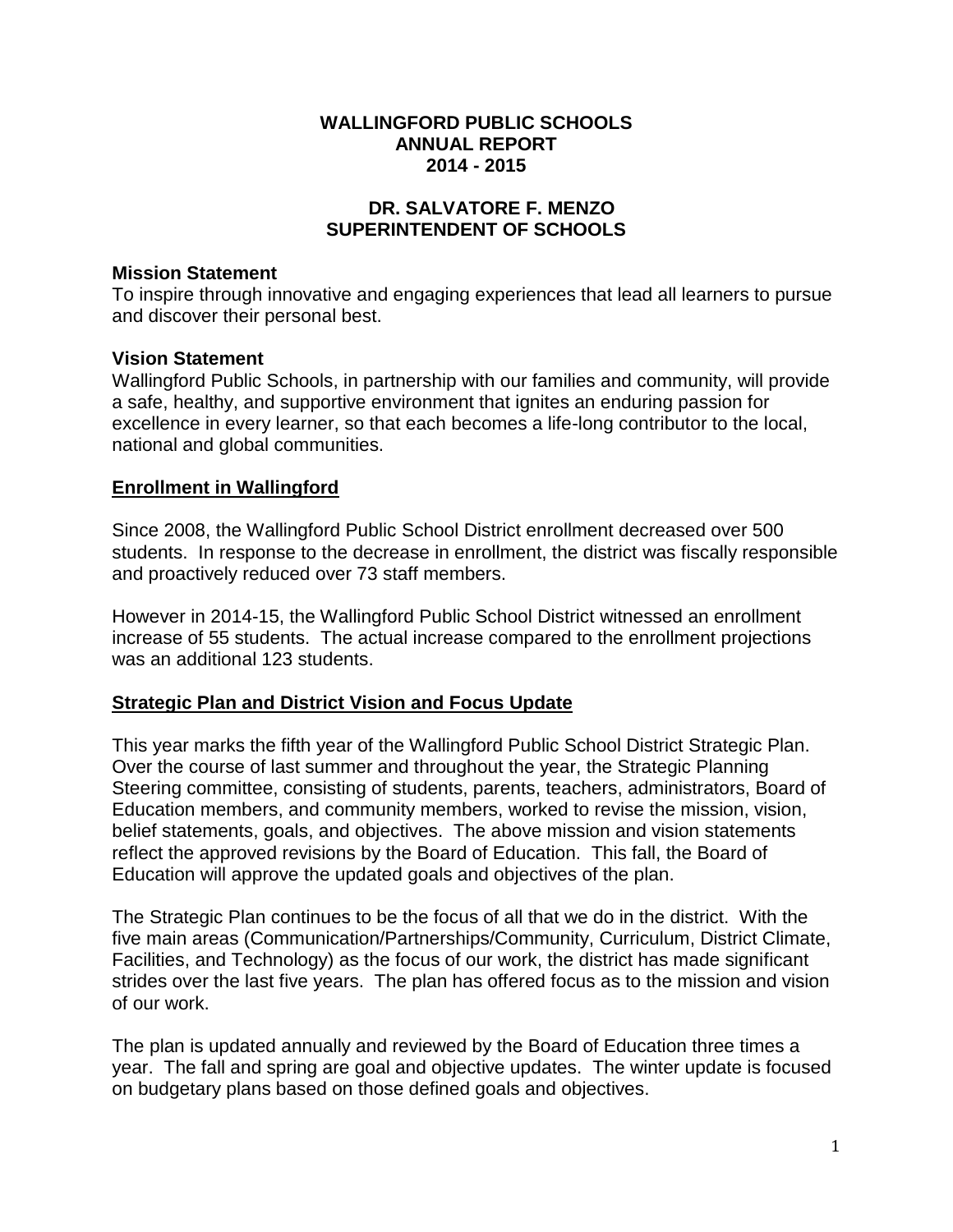# **2014-2015 District Focus Area Updates and Accomplishments**

As was the case last year, we continue to maintain the following four focus areas for our district – Intervention, Models of Excellence, Proactive Student Supports with a Future Focus, and Engaging and Empowering Learning Experiences.

The information below offers details as to the progress being made in each focus area.

## **Intervention**

- Early Childhood Recommendations ○ implementation of Full-Day Kindergarten ○ expansion of Pre-Kindergarten programming
- High School Reform Initiatives ○ pilot of capstone

# **Models of Excellence**

- [Personalized Learning](http://www.wallingford.k12.ct.us/page.cfm?p=13956)
	- continued leadership in regional collaborative (Cheshire, Meriden, Southington, Wallingford) in Mastery-Based Learning and Personalized **Learning**
- [Competency/Standards Development](http://www.wallingford.k12.ct.us/page.cfm?p=13955)
	- drafted content K-12 standards
	- drafted district cross-curricular standards
- Global Awareness
	- continued partnership with United Technologies Corporation and Junior Achievement for second China Partnership Program
	- new partnership for students and staff with Argentina
	- new partnership for students and staff with Germany
	- offered four international trips through curriculum this past year
	- hosted Connecticut Conference of Language Teachers State-Wide Poetry Contest
	- began facilitating state-wide group on the development of a Global Competency Certificate for State Department of Education

# **Proactive Student Supports with a Future Focus**

- Student Success Plan ○ continued implementation of Naviance at middle and high schools ○ focus this year will be on archiving success plans in PowerSchool
- Advisory ○ revised advisory lessons at high school and worked on developing for middle schools
- College and Career Readiness
	- expanded post high school fair
	- implemented manufacturing fair for high schools
	- expanded career panels for high school students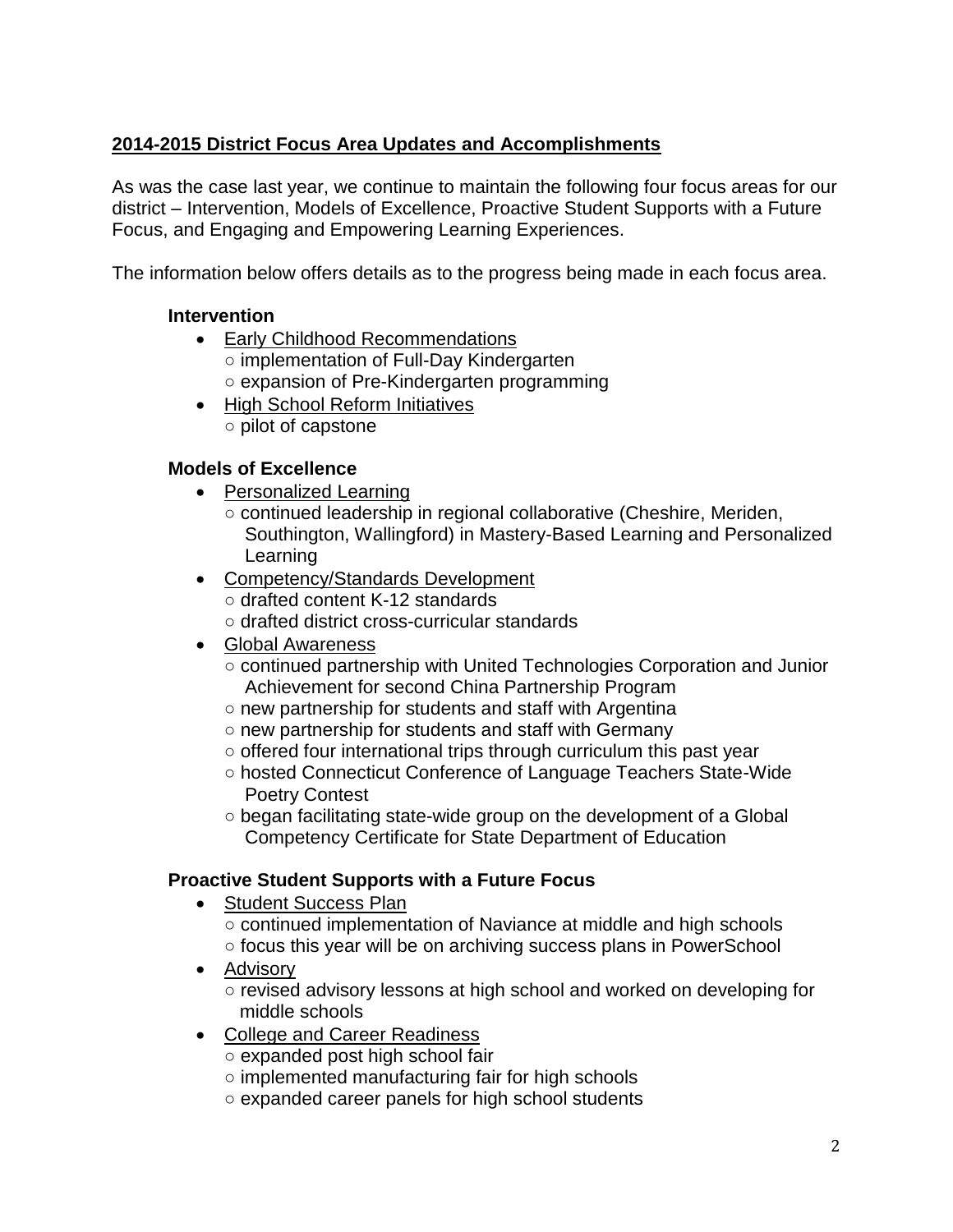○ piloted career fair at Parker Farms

- Authentic Learning Opportunities/Relevant Learning
	- selected as one of 25 districts to pilot Unpaid Experiential Learning Experiences by State Department of Education and Department of Labor
	- began developing Advanced Manufacturing Certificate with local business and Connecticut colleges and universities
	- expanded Certified Nursing Assistant Program
- District Climate
	- surveys conducted at each school
	- results posted on website for families
	- building-based committees drafted plan for each school to address focus areas
	- process will continue in the 15-16 school year
- Positive Behavior Intervention Support
	- Year 2 work at both high schools
	- continued training and implementation of Responsive Classroom PreK-5 ○ researched approach to be taken at middle school level
- Student Attendance
	- district committee established
	- district-wide protocols established
	- data to be reviewed 15-16 school year based on new procedures

# **Engaging and Empowering Learning Experiences**

- Leverage Technology
	- partnership with Office Depot and IBM for personalized learning system for students
	- continued leadership in League of Innovative Schools
	- piloting iWalkthrough K-12 (only district in New England) focus on BEST Instructional practices
- Credit Recovery
	- continued implementation and review of Credit Recovery at high schools and middle schools
	- "Anytime Anyplace Learning"
	- provided HUBCAP as a space for students to use for Capstone projects during the week in the evening
	- increased use of Google Classroom through training and certification of teaching staff in each building as "on-site experts"

# **Other Noteworthy Items**

- expansion of leadership development opportunities for staff
	- instruction coaching in English/Language Arts and Mathematics
	- Innovation Team for Middle School with a focus on implementing Pilot Capstone Experience

### **Next Steps for 2015-2016 in District Focus Areas**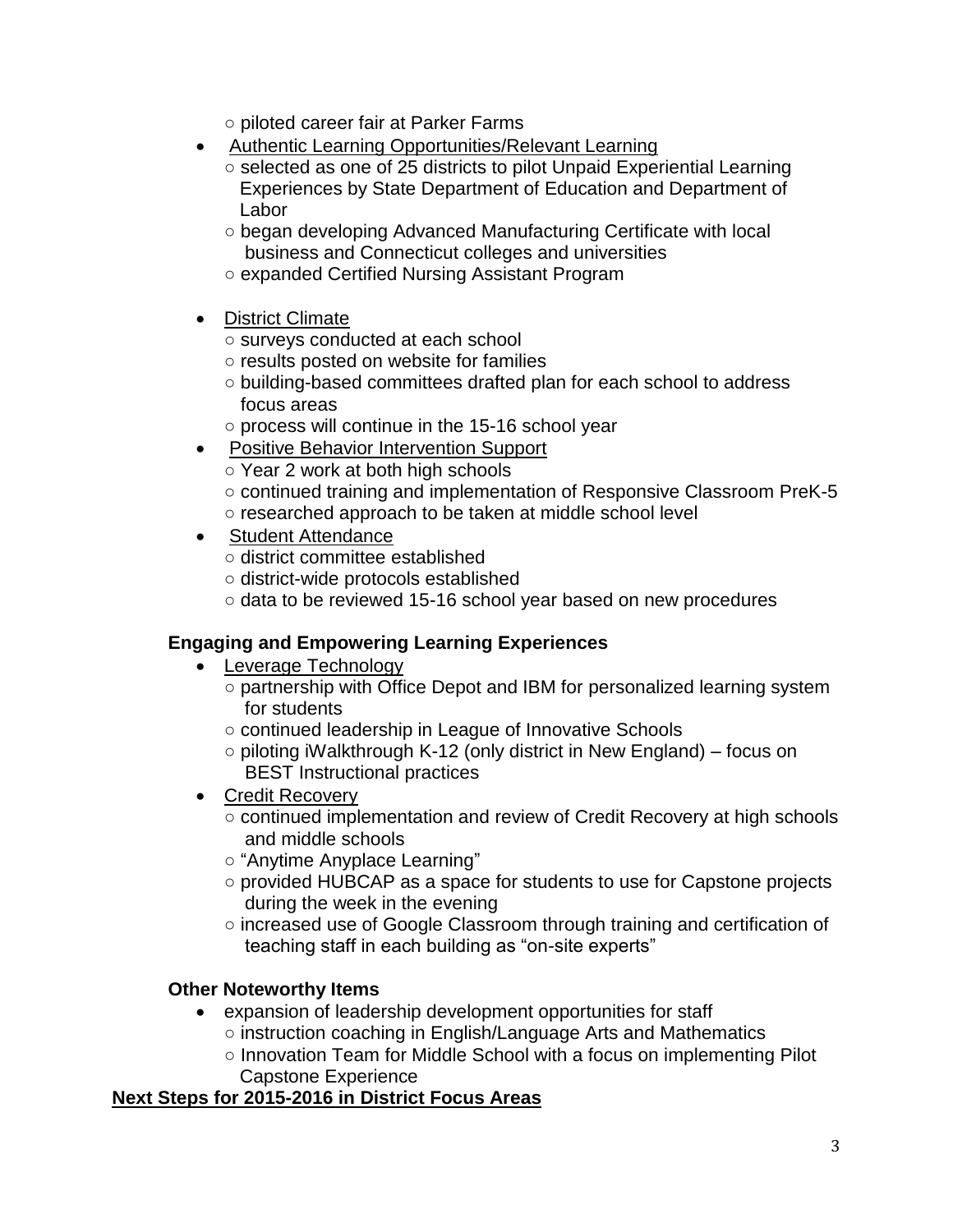As we continue to maintain our focus, we make progress in reaching our goal for the Wallingford 100.

#### **Intervention**

With the implementation of full day kindergarten and an expansion of prekindergarten opportunities, we continue to move closer to providing the best intervention services possible to students. Coupled with maintaining intervention staff and appropriate class sizes, we will continue to see growth in students reading at grade level by grade 3.

### **Models of Excellence**

We need to maintain our focus. In doing so, we need to continue to message our focus areas to staff, families, and the community. We have a Public Will campaign drafted through the work of the District Leadership Team. This plan engages all constituents on our journey towards a Mastery-Based Learning System.

#### **Proactive Student Supports with a Future Focus**

A tremendous amount of work can be anticipated in this area for the 2015-2016 school year. With the implementation of a District Counseling Coordinator and a second Career Counseling Facilitator, we expect an expansion of services for students and families. Key areas of focus will be the following:

- internship opportunities for more students
- expansion of early career exploration at the elementary level
- formalizing of student success plans in PowerSchool
- collection, review, and analysis of attendance data
- increased programming in the areas of drug and alcohol prevention and depression based on the student health surveys

### **Engaging and Empowering Learning Experiences**

Again, this is another area that will continue to expand in the coming year. Our partnerships are increasing with local, national, and international opportunities for students. In particular, we are very excited about the iWalkthrough opportunity for staff. Putting our focus on instruction will really enable us to best meet the needs of staff in terms of professional development offerings. By having administrators conduct over 200 walkthrough visits to classrooms every two months across the district, data will emerge that can assist the District Professional Development Committee, Building-Based Professional Development Committees, and individual staff members.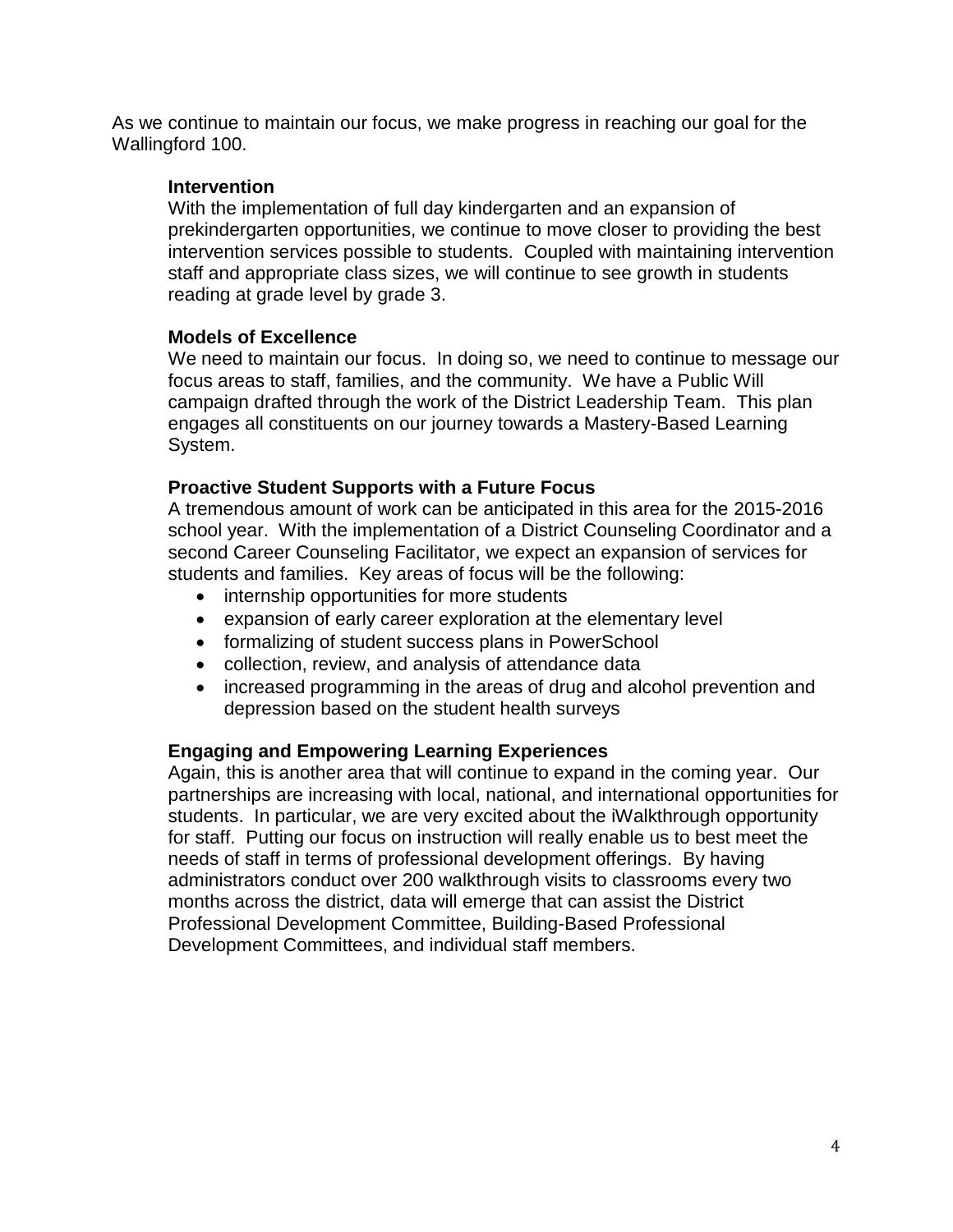# **Thank You to Community Partners**

Much of our success is attributed to the partnerships within our community that have been strengthened and fostered over the last several years. From the donation of time to the monetary contributions made to our district, we could not continue to progress without the support of many individuals, businesses, and organizations within our community.

During the 2014-2015 school year Wallingford Public Schools received \$368,979 in competitive grants. In addition, the district received \$228,613 in donations.

Over the last 21 years, \$1,328,963 has been donated to the school district. Over 50% of this total was donated to Wallingford Public Schools in the last six years alone. This is an incredible accomplishment and we are very thankful for the tremendous community support.

| Year         | <b>Donation</b> |
|--------------|-----------------|
| 2009-2010    | \$10,182        |
| 2010-2011    | \$30,250        |
| 2011-2012    | \$30,250        |
| 2012-2013    | \$87,180        |
| 2013-2014    | \$163,835       |
| 2014-2015    | \$228,613       |
| <b>Total</b> | \$550,310       |

In addition to these donations, the district applied and received the following competitive grant funding.

| <b>Competitive Grants Awarded</b>   | 5         |
|-------------------------------------|-----------|
| <b>Total Grant Funding Received</b> | \$368,979 |

# **Maintaining Focus and Vision**

In our on-going quest to achieve the Wallingford 100 - personal success after high school for 100% of our students - the Wallingford Public School District stands committed to:

- review, revise and implement practices and programming to support students experiencing social/emotional challenges
- review, revise, and implement practices and programming to support students experiencing challenges with addiction
- review, revise, and implement best instructional practices to support a Mastery-Based Learning System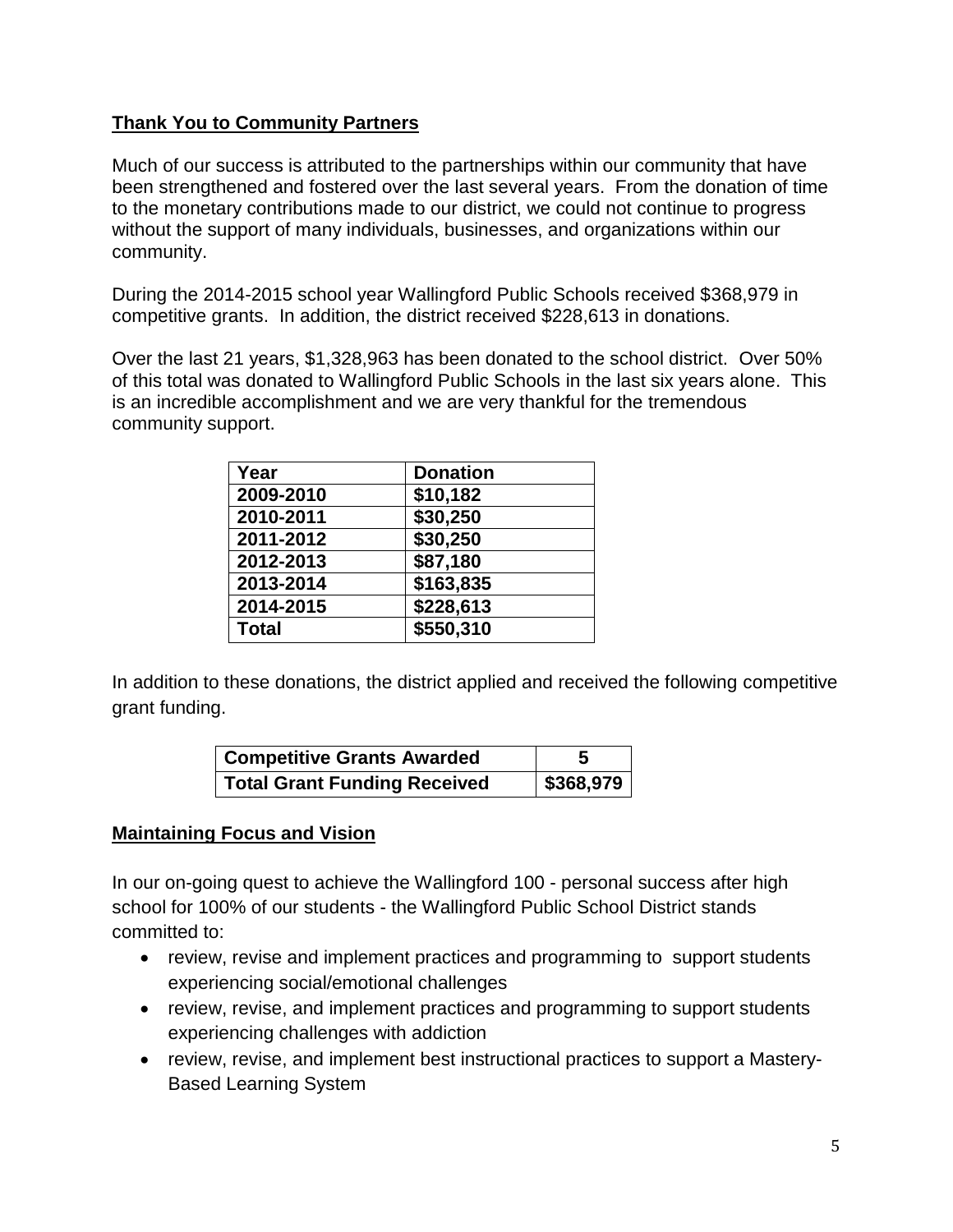- strive for increased rigor and student engagement
- continue to develop initiatives to address students with attendance issues
- continue to develop and implement a Mastery-Based Learning System consisting of:
	- o clear and consistent expectations for student learning
	- o clear and consistent criteria for assessing student achievement (grading)
	- o clear and consistent criteria for communicating student learning to students and parents
	- o local control of establishing what students need to know and be able to do to graduate

With the continued collaborative efforts of all students, families, community members, and staff we will achieve the Wallingford 100!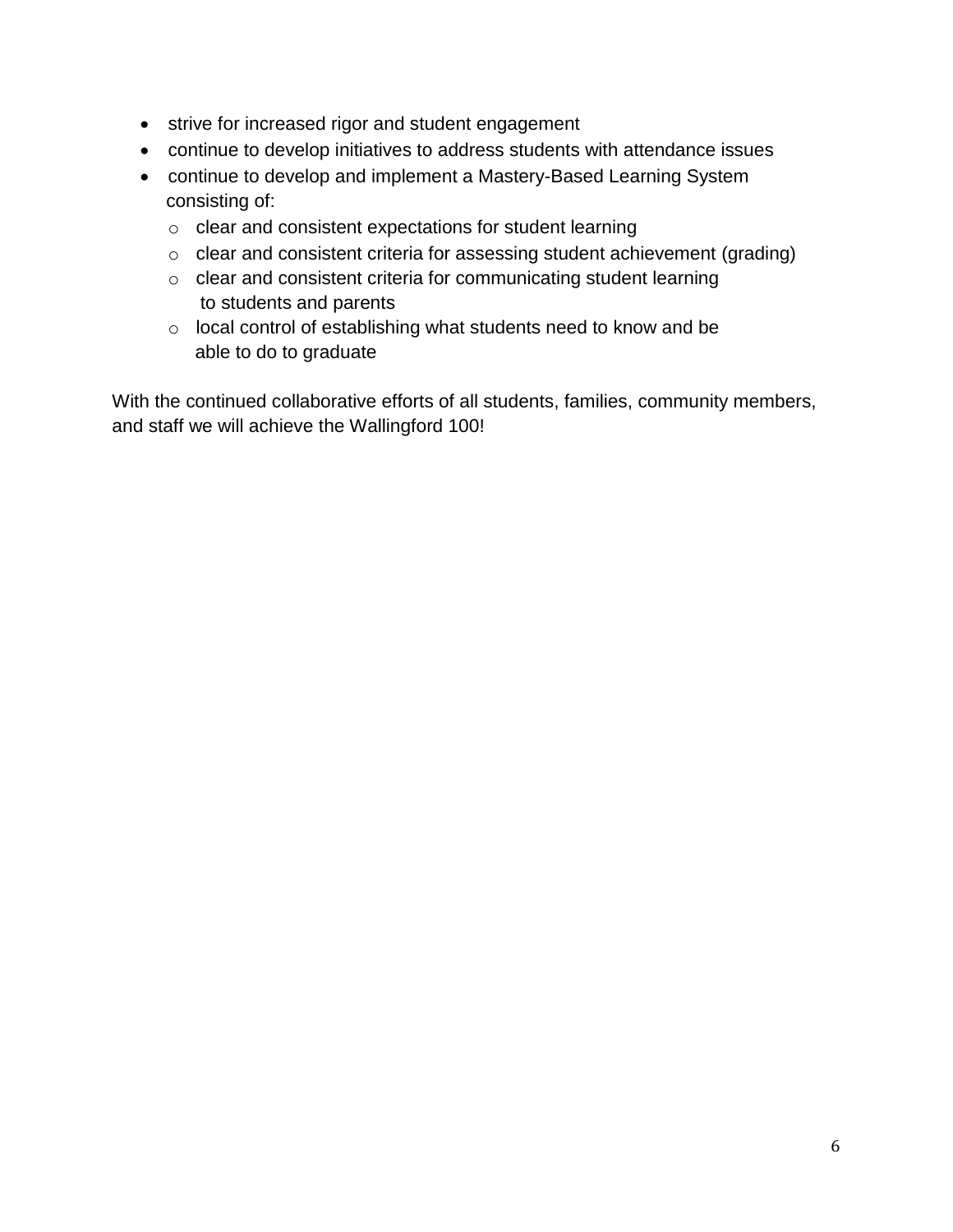# **Curriculum and Instruction**

### **2014-2015 District Achievement**

### **Smarter Balanced Assessment: New Test. New Results. New Strategy.**

#### **New Test**

- In the spring of 2015, students in Grades 3-8 and 11 were assessed in the areas of English Language Arts and Mathematics on the new Smarter Balanced Assessment.
- A national consortium including Connecticut collaborated on the development of new assessments to measure student progress towards college and career readiness.
- Spring 2015 marked the first administration of the Smarter Balanced Assessment throughout Connecticut.
- The Smarter Balanced Assessment replaced the Connecticut Mastery Test and the Connecticut Academic Performance Test in the areas of English Language Arts and Mathematics.

| <b>Test</b><br><b>Characteristics</b> | <b>Connecticut</b><br><b>Mastery Test</b>                             | <b>Connecticut</b><br><b>Academic</b><br><b>Performance Test</b>      | <b>Smarter Balanced</b><br><b>Assessment</b>                                                                                                     |
|---------------------------------------|-----------------------------------------------------------------------|-----------------------------------------------------------------------|--------------------------------------------------------------------------------------------------------------------------------------------------|
| <b>Grades Tested</b>                  | 3, 4, 5, 6, 7, 8                                                      | 10                                                                    | 3, 4, 5, 6, 7, 8, 11                                                                                                                             |
| <b>Subjects</b>                       | English Language<br>Arts, Mathematics,<br>and Science                 | English Language<br>Arts, Mathematics,<br>and Science                 | English Language<br>Arts and<br><b>Mathematics</b>                                                                                               |
| <b>Method of</b><br>Administration    | paper and pencil,<br>timed                                            | paper and pencil,<br>timed                                            | Computer-<br>adaptive, untimed                                                                                                                   |
| <b>Standards</b><br><b>Measured</b>   | <b>CT Frameworks</b>                                                  | <b>CT Frameworks</b>                                                  | <b>Common Core</b><br><b>State Standards</b>                                                                                                     |
| <b>Achievement</b><br>Level           | 1. Below Basic<br>2. Basic<br>3. Proficient<br>4. Goal<br>5. Advanced | 1. Below Basic<br>2. Basic<br>3. Proficient<br>4. Goal<br>5. Advanced | 1. Does not meet<br>achievement level<br>2. Approaching<br>achievement level<br>3. Meets<br>achievement level<br>4. Exceeds<br>achievement level |

## **New Test Characteristics:**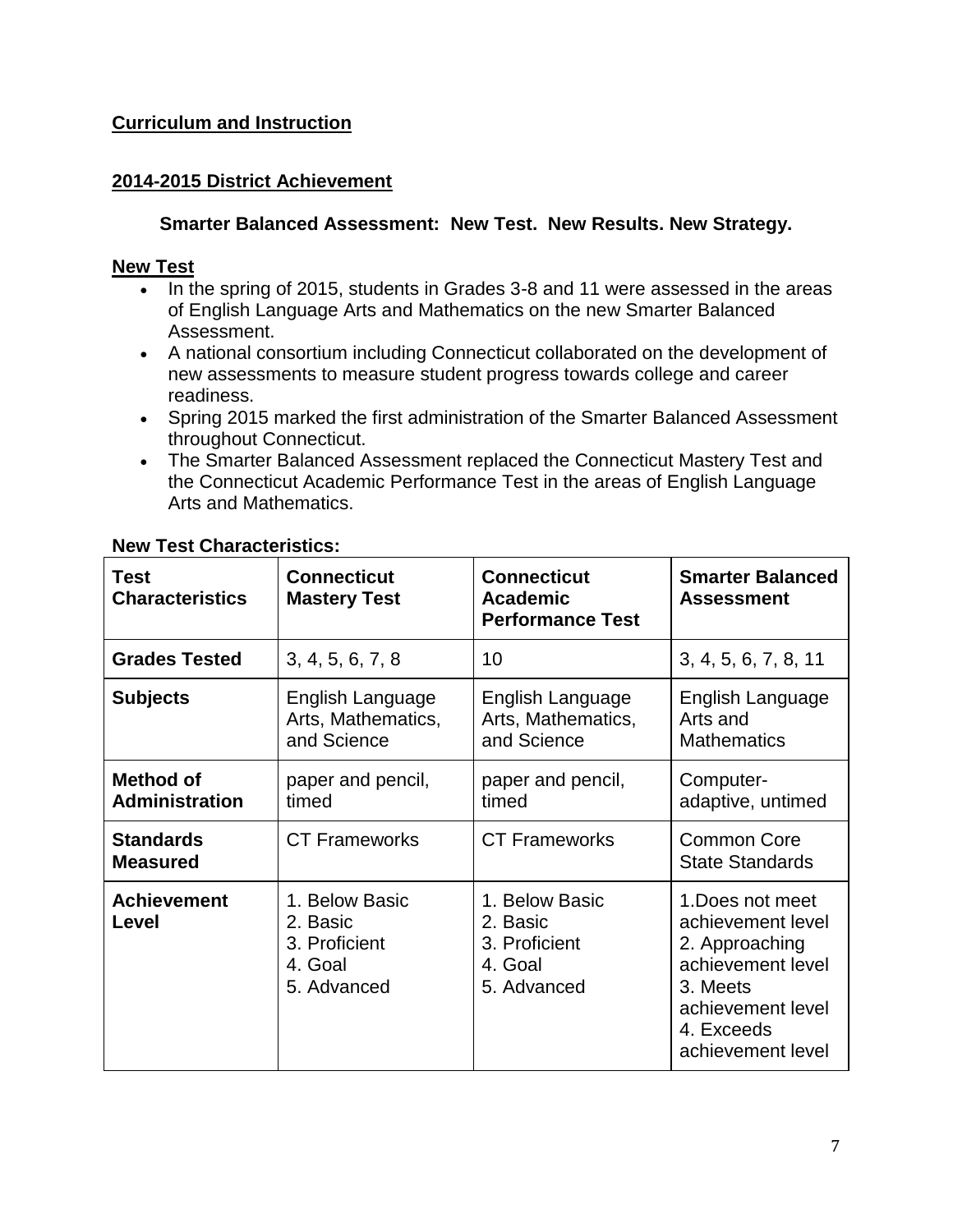## **NOTE: Achievement levels have no relationship to the Connecticut Mastery Test or Academic Performance Test levels used previously. Correlations made would not be valid or reliable.**

## **New Results:**

#### **Overall English Language Arts - 2015 Smarter Balanced Assessment Results**

- Grades 3, 4, 5, 6, 7 and 11 were above the state average for those achieving Level 2, 3 or 4.
- Grade 8 was only 1% below the state average for those achieving Level 2, 3, or 4.
- Grades 3, 4, 5, 7 and 11 were also above the state average for those achieving Level 3 or 4.
- Grades 6 and 8 were both 4% below the state average for those achieving Level 3 or 4.

#### **Overall Mathematics - 2015 Smarter Balanced Assessment Results**

- ALL grades were above the state average for those achieving Level 2, 3 or 4.
- Grades 3, 5, 6, 7 and 11 were also above the state average for those achieving Level 3 or 4.
- Grades 4 and 8 were both below the state average for those achieving Level 3 or 4.

For complete state results: <http://www.sde.ct.gov/sde/lib/sde/excel/smarterbalanced/settingthebaseline2015.xls>

For a snapshot of the Wallingford Public School District scores you can find an expanded version of this letter at http://www.wallingford.k12.ct.us/page.cfm?p=12562

For more information, the State Department of Education has provided Smarter Balanced Parent Guides at <http://www.sde.ct.gov/sde/cwp/view.asp?a=2748&q=335764>

### **Other Important Facts to Consider**

With the implementation of each new version of the Connecticut Mastery Test and Connecticut Academic Performance Assessment, Wallingford results always increased. During the administration of the latest versions of Connecticut Mastery Test and Connecticut Academic Performance Assessment (2006/2007 - 2013), grade-level scores on average increased by 10%. On average, Cohort scores (same students as they progressed through our system) also increased by 10%.

Wallingford baseline scores from the first administration of the Smarter Balanced Assessment (spring 2015) are nearly identical to the baseline scores of the last version of the Connecticut Mastery Test (spring 2006) and Connecticut Academic Performance Assessment (spring 2007). While previously stated that achievement levels or scores have absolutely no correlation to the Connecticut Mastery Test or Academic Performance Test levels, we are confident that achievement levels on the Smarter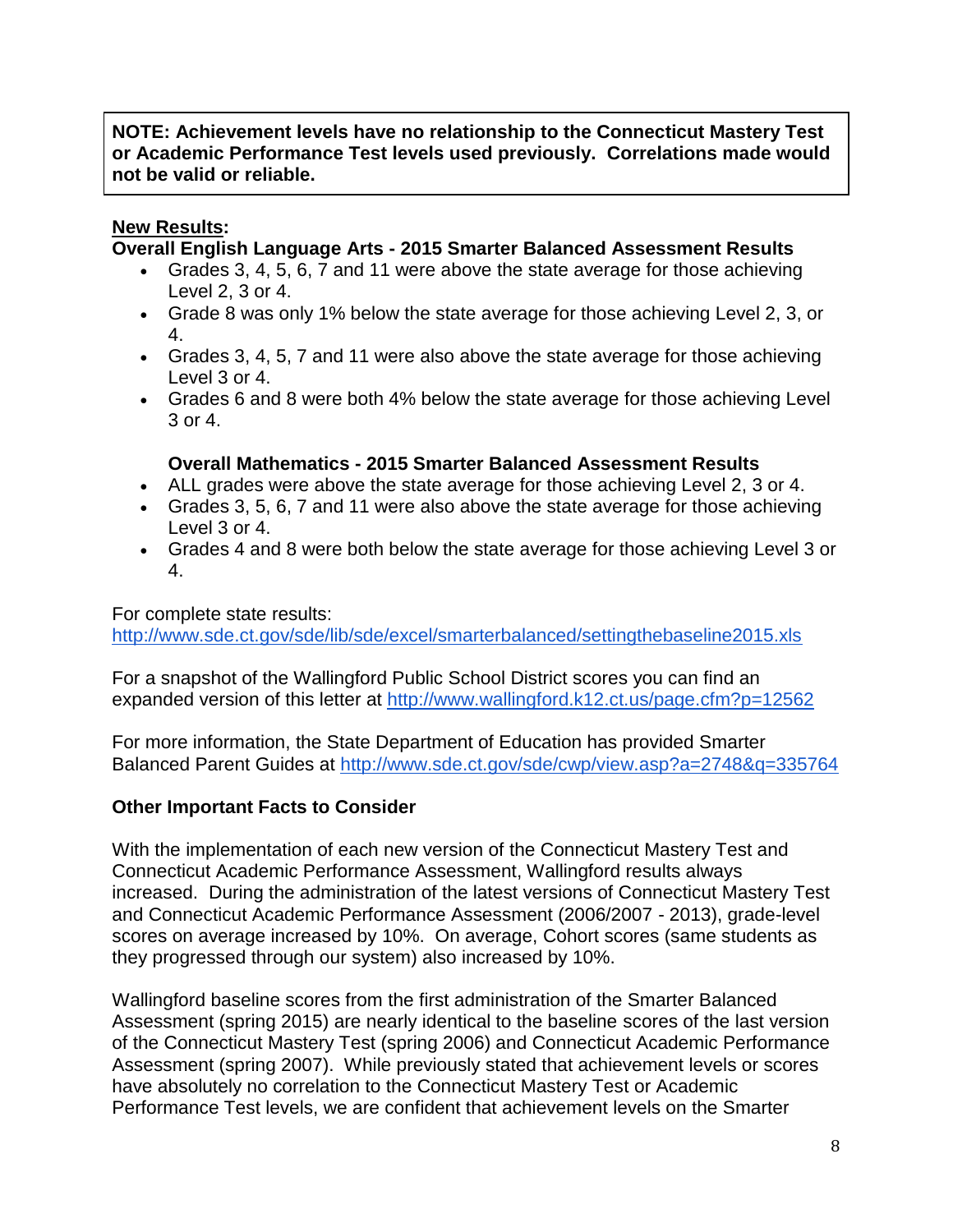Balanced Assessment will increase over time as was the case with the previous assessments.

## **New Strategy**

In the past, school districts across the state modified curriculum to meet the testing scenarios set by both the Connecticut Mastery Test and Connecticut Academic Performance Test. Over the last few years, the Wallingford Public School District moved away from what was once known as "teaching to the test" to teaching for learning of skills and knowledge. In our district, student success is based on a multiple indicators of growth.

In our on-going quest to achieve the Wallingford 100 - personal success after high school for 100% of our students - the Wallingford Public School District stands committed to:

- review, revise and implement best instructional practices
- strive for increased rigor and student engagement
- continue to develop and implement a Mastery-Based Learning System consisting of:
	- o clear and consistent expectations for student learning
	- o clear and consistent criteria for assessing student achievement (grading)
	- o clear and consistent criteria for communicating student learning to students and parents
	- $\circ$  local control of establishing what students need to know and be able to do to graduate

The complete results are warehoused at www.ctreports.com and are available to the public. Districts are allowed to access or 'mine' the data for useful information.

**\***Note: Science CMT and CAPT were only state level tests administered in 2015; Smarter Balanced Pilot was administered in Reading and Math; no scores were provided on the pilot in 2014.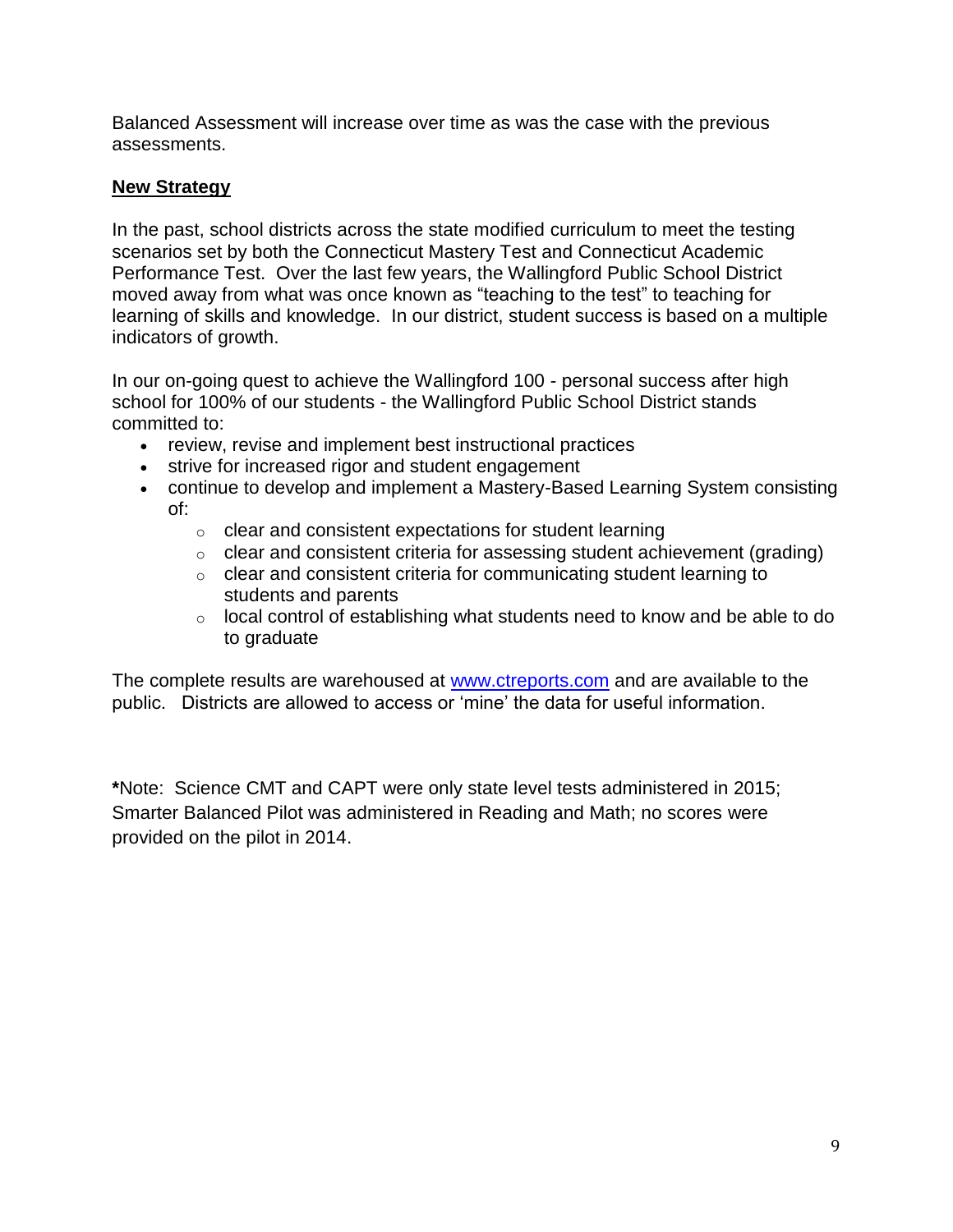| <b>Wallingford Public Schools</b>                |                           |                                                   |                    |                                            |  |  |
|--------------------------------------------------|---------------------------|---------------------------------------------------|--------------------|--------------------------------------------|--|--|
| Spring 2015                                      |                           |                                                   |                    |                                            |  |  |
| <b>CMT and CAPT District Data by Grade Level</b> |                           |                                                   |                    |                                            |  |  |
| Grade                                            | % at/above<br>proficiency | <b>State Average</b><br>% at/above<br>proficiency | % at/above<br>goal | <b>State Average</b><br>% at/above<br>goal |  |  |
| 5                                                | 87.0                      | 79.1                                              | 55.6               | 55.4                                       |  |  |
| 8                                                | 89.5                      | 76.7                                              | 75.6               | 61.1                                       |  |  |
| 10                                               | 89.3                      | 77.8                                              | 57.1               | 44.5                                       |  |  |

# **2014-2015 Curriculum and Assessment Development**

The development of K-12 curriculum and performance assessments as well as ongoing instructional improvement continued to be district priorities in **2014-2015**. District efforts have focused on continuing to aligning with the new Common Core State Standards (CCSS), adopted by the State of Connecticut in July 2010. Information on the Common Core State Standards (CCSS) can be found at:

# [http://ctcorestandards.org](http://ctcorestandards.org/)

Common Core Standards alignment will continue for several years. In addition, a top priority in **2014-2015** was implementation of K-5 Common Core Standards Instructional Shifts in Literacy and Numeracy, and continued development and implementation of Common Core State Standards in Grade 6-8. Sample Common Core State Standards (CCSS) assessment items can be found at:

<http://sampleitems.smarterbalanced.org/itempreview/sbac/index.htm>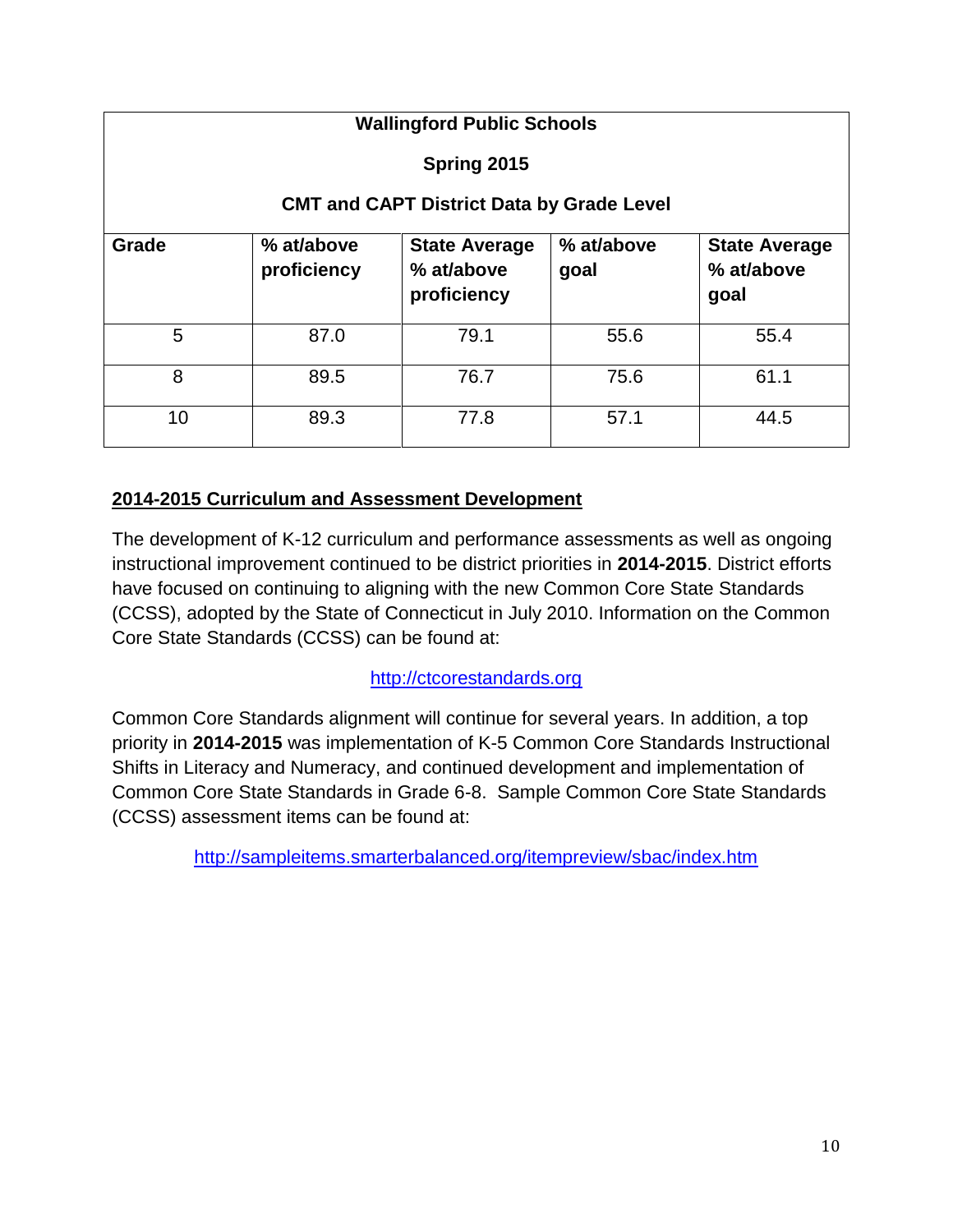Highlights of the work accomplished include:

# **Grades K-5**

Language Arts

- Continued K-5 district implementation of new balanced literacy units, unit assessments and a mandatory daily 90 minute English/Language Arts block
- Continued K-5 district implementation of the Universal Screening and Diagnostic Assessment Plan
- Continued K-5 district implementation of a consistent District Assessment Plan
- Continued K-5 district implementation of a Enrichment / Intervention Block (45 minutes 2-3x per week)
- K-5 Pilots of Independent Reading Assessment (IRLA)
- Integration of reader's and writer's workshop into existing Units of Study

### **Mathematics**

- Continued K-5 district implementation of Unit Pacing Guide
- Continued K-5 district implementation of a consistent District Assessment Plan
- Continued K-5 district implementation of a Enrichment / Intervention Block (45 minutes 2-3x per week)
- Focus on the use of Number Talks to teacher mathematics fluency
- Instructional coaches at the 3-5 level to support unit development and instructional shifts in the classroom with teachers

# World Language

- Revised Grades 3-5 Spanish Curriculum
- Implemented Spanish Year 2 program for all students in grades 3-5

# **Middle School**

Language Arts

- Continued Pacing Guides and district assessment plan
- Continued District implementation of an Intervention Block for high risk students (45 min. 3-5x per week)
- Various pilots of Independent Reading Assessment (IRLA)

**Mathematics** 

- Continued Pacing Guides and district assessment plan
- Continued District implementation of an Intervention Block for high risk students (45 min. 3-5x per week)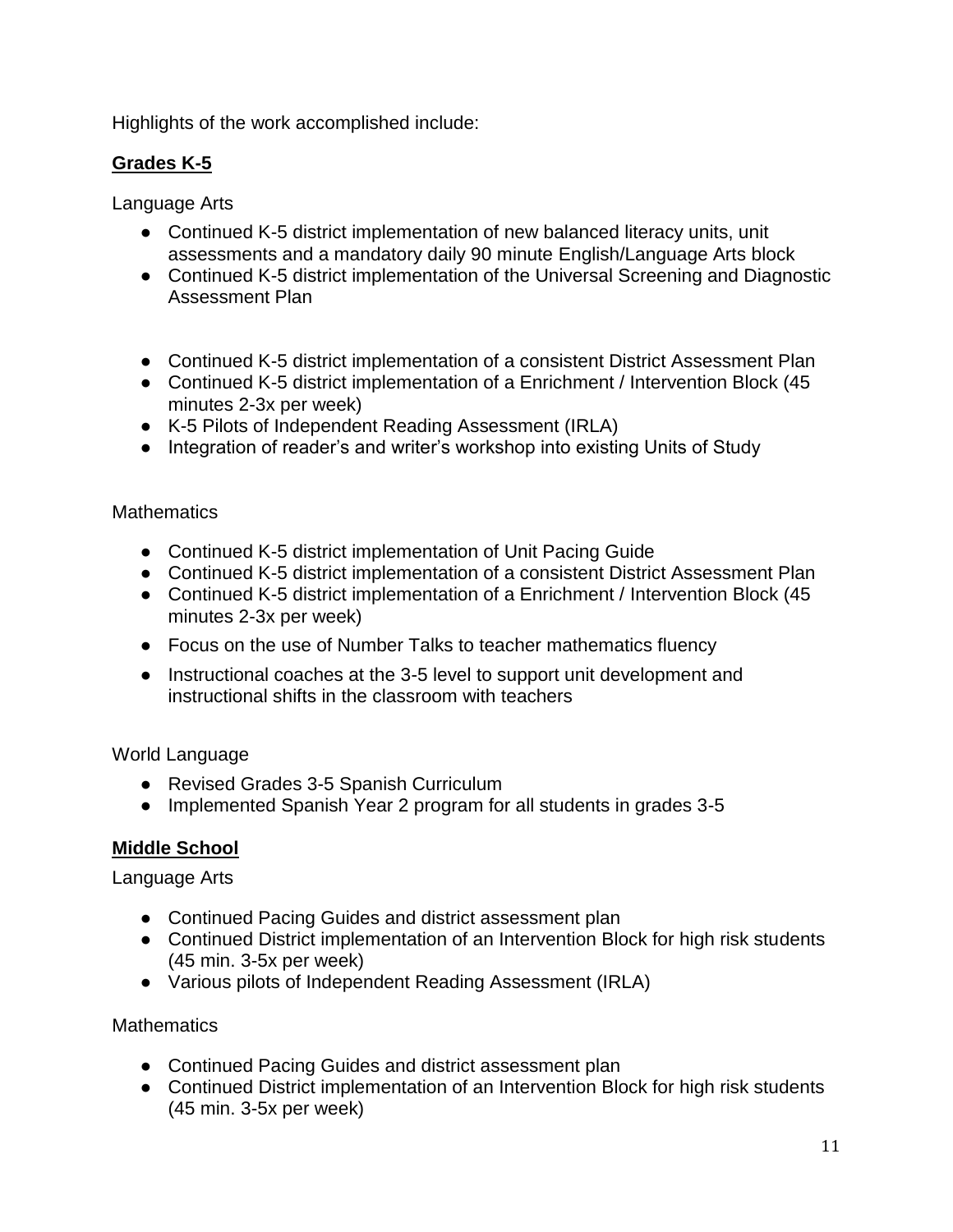- Accelerated Math and Algebra I; with specific units taught in Summer School as needed
- Embed Number Talks into instructional Units of Study to teach mathematics fluency

# **High School**

**Mathematics** 

- Continued Common District Curriculum for Academics and General Algebra Levels
- Ongoing Curriculum revision, alignment with CCSS
- Continued Development of common mid-term and final exams
- Established common marking period assessments created by teachers for use with students

# English 9-12

- Ongoing planning–revision/alignment to Common Core Standards (CCS) sequence
- Pilot of Independent Reading Leveled Assessment (IRLA) in select classes
- Review and revision of Units of Study to embed shifts of the Common Core

# World Language

- Ongoing Common Curriculum developed for Level 1 Spanish, French & Italian
- Ongoing Common Curriculum developed for Level 2 Spanish, French & Italian
- Continued Development of scope and sequence, unit templates with articulated common knowledge, skills and standards across levels
- Common Assessments

# **2014-2015 Professional Development and Instructional Improvements**

District professional development and instructional improvement have focused on critical elements of the implementation of Common Core State Standards, Performance Tasks and Scientific Research Based Intervention (SRBI) and Mastery-Based Learning. All initiatives have a strong focus on the use of data to make instructional adjustments to increase student achievement

The district provided all K-12 certified staff with regularly scheduled, job embedded Professional Development. This included the use of Mathematics Instructional Coaches at the 3-5 level. In 2014-2015, the district K-5 professional development plan addressed topics related to teaching strategies for English language learners, best practices in reading and math instruction, performance tasks/assessments and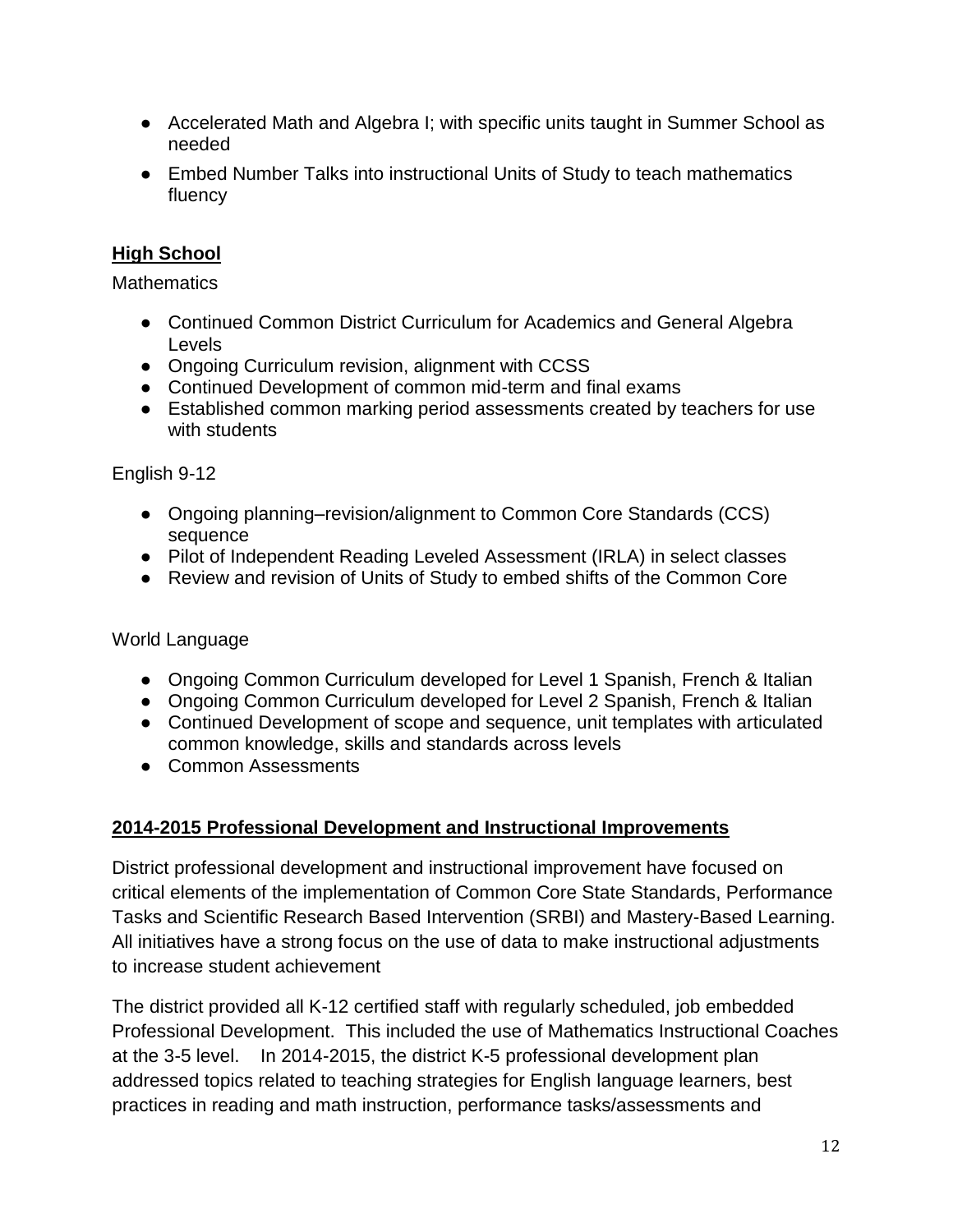implementation of Common Core State Standards. Additionally, K-12 ELA professional development included introduction to IRLA (independent reading assessment). In grades 6-12, staff received training in topics such as common formative assessment, continued implementation of Common Core State Standards, as well as opportunities for self- designed teacher in-service. Positive Behavior Supports and Responsive Classroom training occurred related to improving the social curriculum for all students.

# A sampling of 2014-2015 K-12 professional development activities includes:

- Common Core State Standards Mathematics Unit Review (K-5)
- Common Core State Standards Unit Design in Mathematics and English Language Arts (6-12)
- Common Core State Standards Introduction Content Area Teachers (6-12)
- Smarter Balanced Assessment Training Modules
- Google Drive/Docs Training
- Number Talks for mathematic fluency
- Competency Based Development
- Mastery-Based Learning through partnerships with Great Schools and New England League of Innovation Schools
- Standards Based Grading Reporting K-12
- Tri-town collaboration on Mastery-Based Units of Study
- New England League of Secondary Schools Conferences Middle School & High School
- Argument Writing Strategies for Content Area Teachers (6-12)
- ACES Curriculum Writing
- Three pronged approach to professional development:
	- District-led facilitated by the Professional Development and Evaluation **Committee**
	- Building-based facilitated by each building's Professional Development **Committee**
	- Self-directed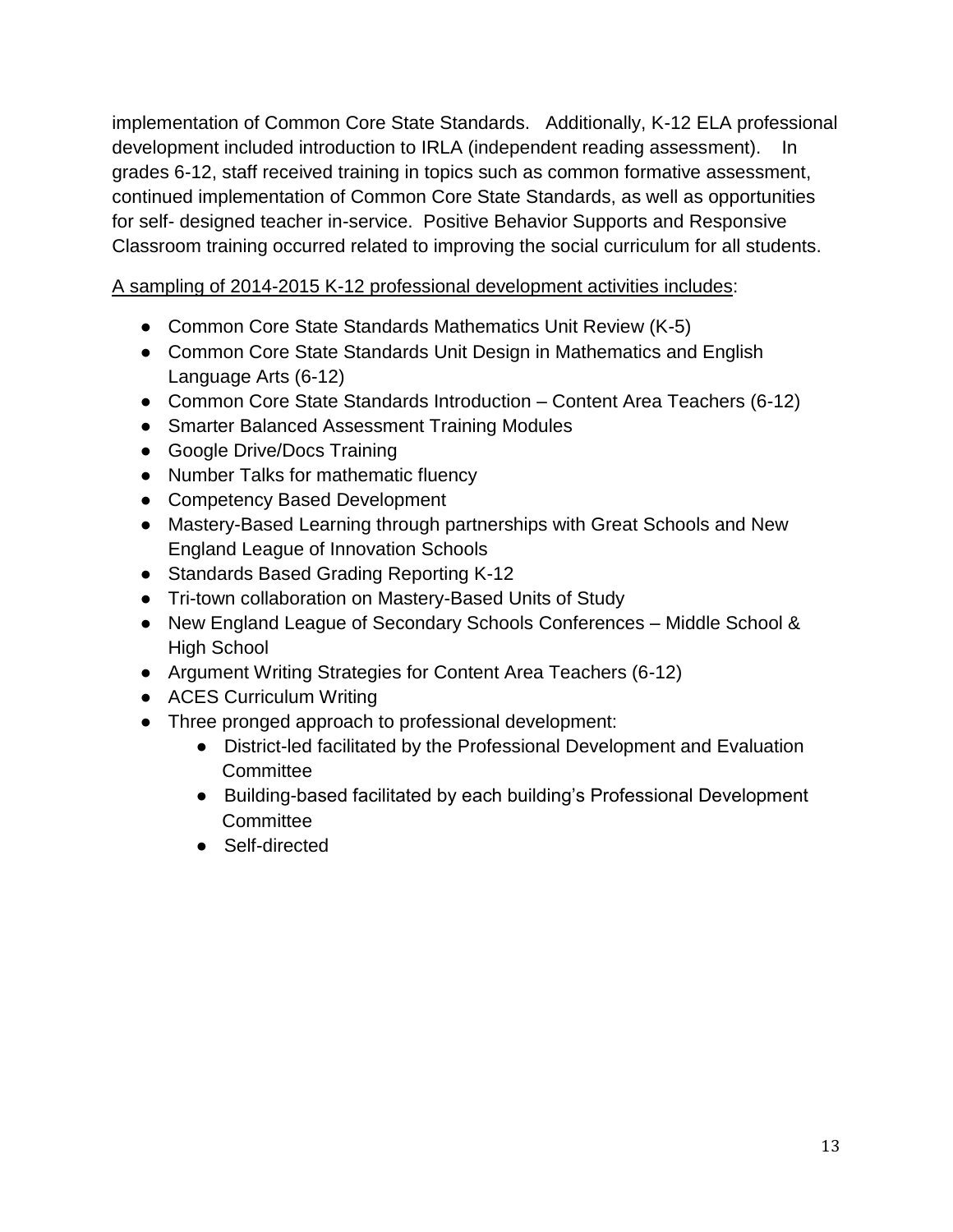# **Personnel**

# **Employment**

The Personnel Department of the Board of Education has been busy meeting the staffing needs of our district. Forty five teachers were hired for the 2015-2016 school year. Several administrator positions were filled including a new principal at Lyman Hall, a new school counseling coordinator, and a new career and technical education curriculum coordinator. In addition to certified staff, we interviewed and hired noncertified staff where openings existed as well.

# **New Teacher Orientation**

Orientation programs have been conducted for new certified teachers. Orientation was held over two days in late August and provided new staff with professional development on a number of topics including curriculum, guidelines for educator evaluation, and TEAM, the State of Connecticut teacher induction and certification program. New teachers also had a chance to hear from representatives from Wallingford Public Library and the Spanish Community of Wallingford. Finally, new teachers spent a half a day with their respective administrators to become familiar with their new school. One of the highlights of New Teacher Orientation was a bus tour of the town, which provided everyone with an opportunity to see each school and learn about the history of Wallingford.

# **Educator Evaluation**

The Wallingford Public Schools' Teacher and Administrator Evaluation Committee, consisting of both teachers and administrators, provided ongoing monitoring of the district evaluation plan in addition to training teachers district-wide regarding all aspects of the evaluation process. The committee provided updates in the plan to the state. Their updates were approved by the state and will be followed in the 2015-16 school year. One significant addition to the plan is that it now includes central office administrators with the exception of the Superintendent.

Educators continue to be evaluated in four different areas including student growth and development, whole-school student learning indicators, observations of teacher performance and practice, and parent feedback. Student outcome data plays a significant part in each teacher and administrator's evaluation, as well as parent survey data. The Wallingford Teacher and Administrator Evaluation plan is a growth model intended to improve student learning through growth of the educators. To that end, professional development with the specific needs of the students our educators serve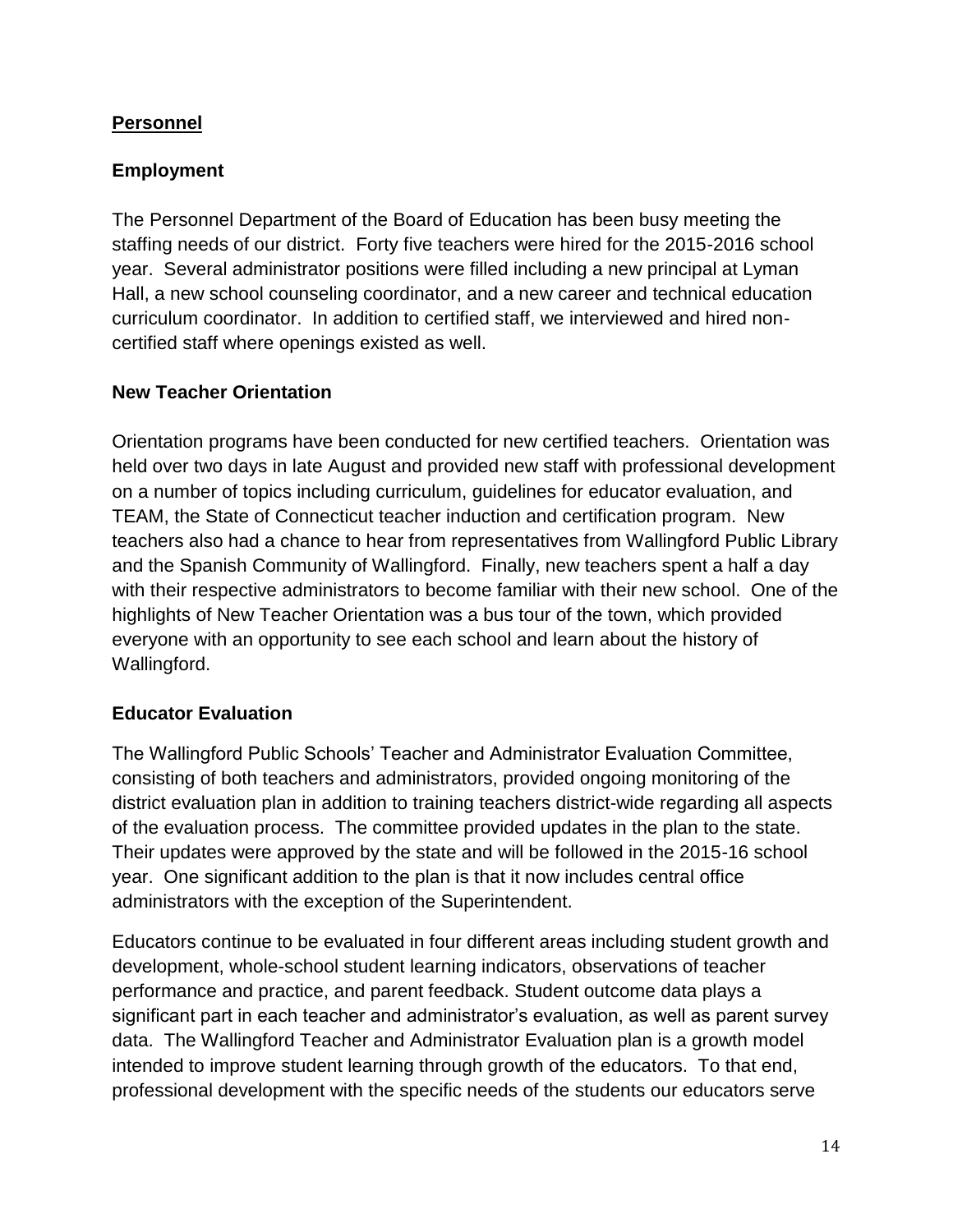was provided throughout the year. Ongoing professional development will continue for both teachers and administrators to ensure fidelity across Wallingford Public Schools.

# **Negotiations**

Negotiations for the teacher, administrator, and school nurse collective bargaining units were conducted during the 2014-2015 academic year. Negotiations with the teachers and administrators were successfully concluded. Negotiations with the school nurses are near completion.

# **Business Office**

This past summer was extremely busy closing out the 2014-15 fiscal year with an unencumbered balance of \$784,962 which will be used in the Wallingford Public School System one percent account for facilities and maintenance capital projects and technology. The ED001 report was completed for the state of Connecticut during the summer. The report is a major report that summarizes expenditures for our students from all funding sources.

Direct deposit was implemented for administrators and teachers with electronic payroll stubs. Health savings accounts were also implemented on an elective basis for teachers. Business office staff worked very hard to make both projects a resounding success. Their efforts are to be applauded and noted for the teamwork displayed to meet all timelines. Work on both began in the early spring and continued during the summer months. Contrary to popular belief, the summer and budget season are the busiest times of the year for staff in the business office.

Full day kindergarten student registration and bus routes for all eligible students are major tasks that require coordination between our department and schools. I am very proud to report that this was the best year ever developing safe and efficient bus routes for a large geographic area including magnet schools. All of the work done by business office staff and the Durham bus company should be noted and appreciated. To improve the safety of our students, we are installing live camera's on the outside of some of our buses to capture live streaming data for possible violations and ticketing by the Wallingford police department for passing a school bus while picking up and dropping off students on school property or town roads. A portion of the revenues will benefit the Town of Wallingford.

The Business office should be contacted if you need assistance with purchase orders, accounts payable, budget, grants, building use, transportation, medical benefits, the system wide copy center or our courier schedule. We are here twelve months of the year.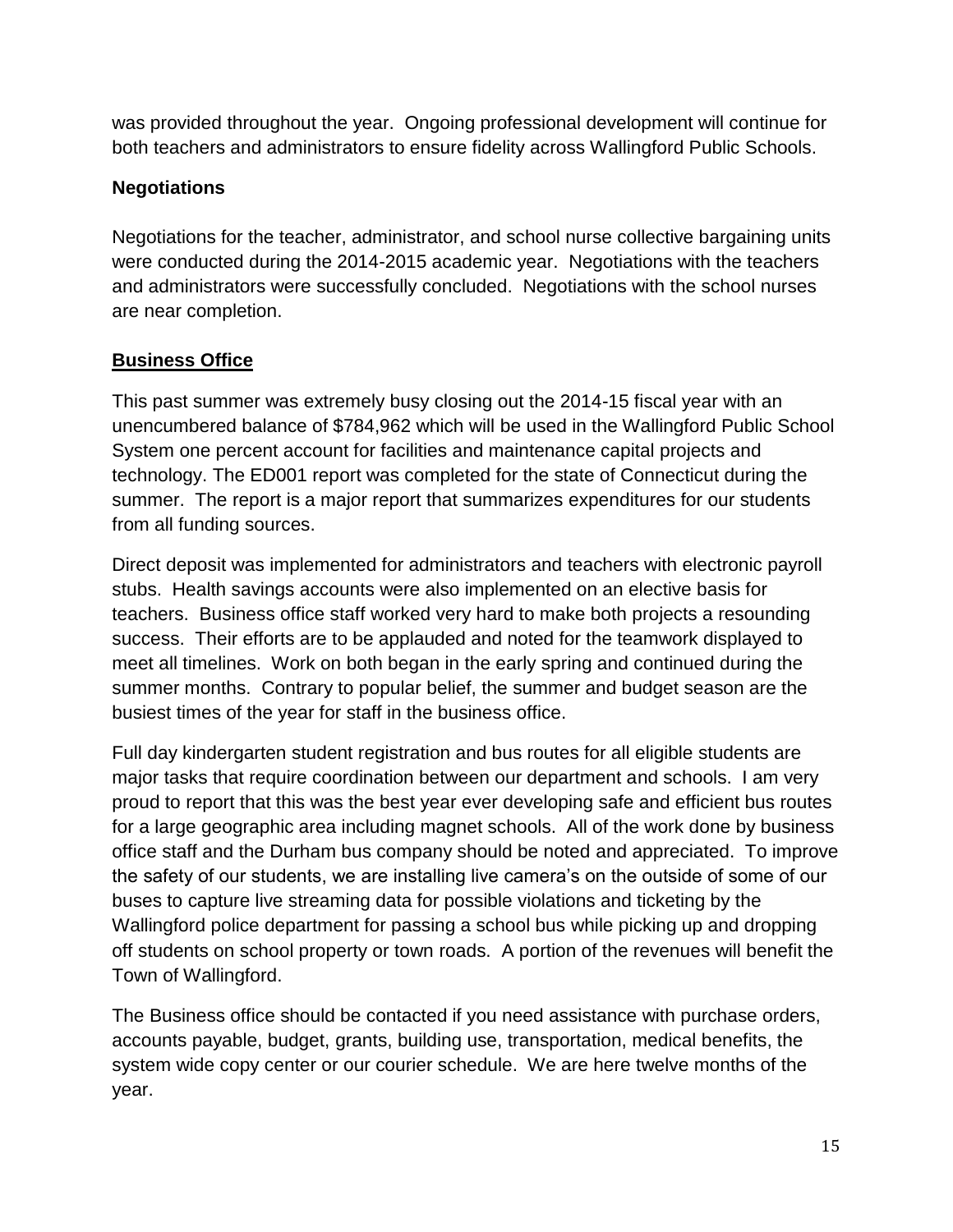# **Pupil Personnel Services**

The Pupil Personnel Services (PPS) Department continued to focus its efforts on improving the quality of supports and services provided to all students throughout the school district during the 2014-15 school year.

Much focus and attention was placed on District Climate initiatives during the 2014-15 school year including on providing high quality social, emotional and behavioral intervention services to at-risk students. This focus will continue and will be expanded throughout the 2015-16 school year. The PPS Department along with district school psychologists and school social workers collaborated with district administrators and central office staff on developing a process and procedure of early identification of students exhibiting social, emotional and behavioral challenges. A screening instrument to assist in identifying students in need of further social, emotional and behavioral intervention as well as a progress monitoring measurement tool to monitor student growth was chosen. A pilot group of students in grades one through five was chosen to implement this intervention program during the 2014-15 school year. Revisions to procedures will be implemented during the 2015-16 school year based on input from all staff involved in this program's implementation.

Additionally, each high school completed year two of PBIS (Positive Behavioral Interventions and Supports) training during the 2014-15 school year. High school core teams will enter year three of PBIS training through SERC (State Education Resource Center) during the 2015-16 school year. Middle School administrators collaborated with elementary colleagues during the 2014-15 school year and will begin their Responsive Classroom initiative during the 2015-16 school year in an effort to increase its focus on improving student social and emotional learning outcomes. One administrator and two teachers from each middle school will attend the National Responsive Classroom Leadership conference during the fall of 2015 along with central office staff.

The PPS Department and the District Climate Management team oversaw the completion of climate surveys during the 2014-15 school year as well. Parent, student and staff surveys were completed and analyzed by each school with updated school climate plans based on analysis of survey data due by October 2015. The District Climate Management team will update the District Climate goals based on district wide data trends by November 2015.

Much work and attention during the 2014-15 school year by the PPS Department was spent on addressing changes in special education identification legislation to include Dyslexia as its own disability category. PPS staff including administrators, special education teachers, speech pathologist and school psychologist attended multiple professional development workshops through the CSDE (Connecticut State Department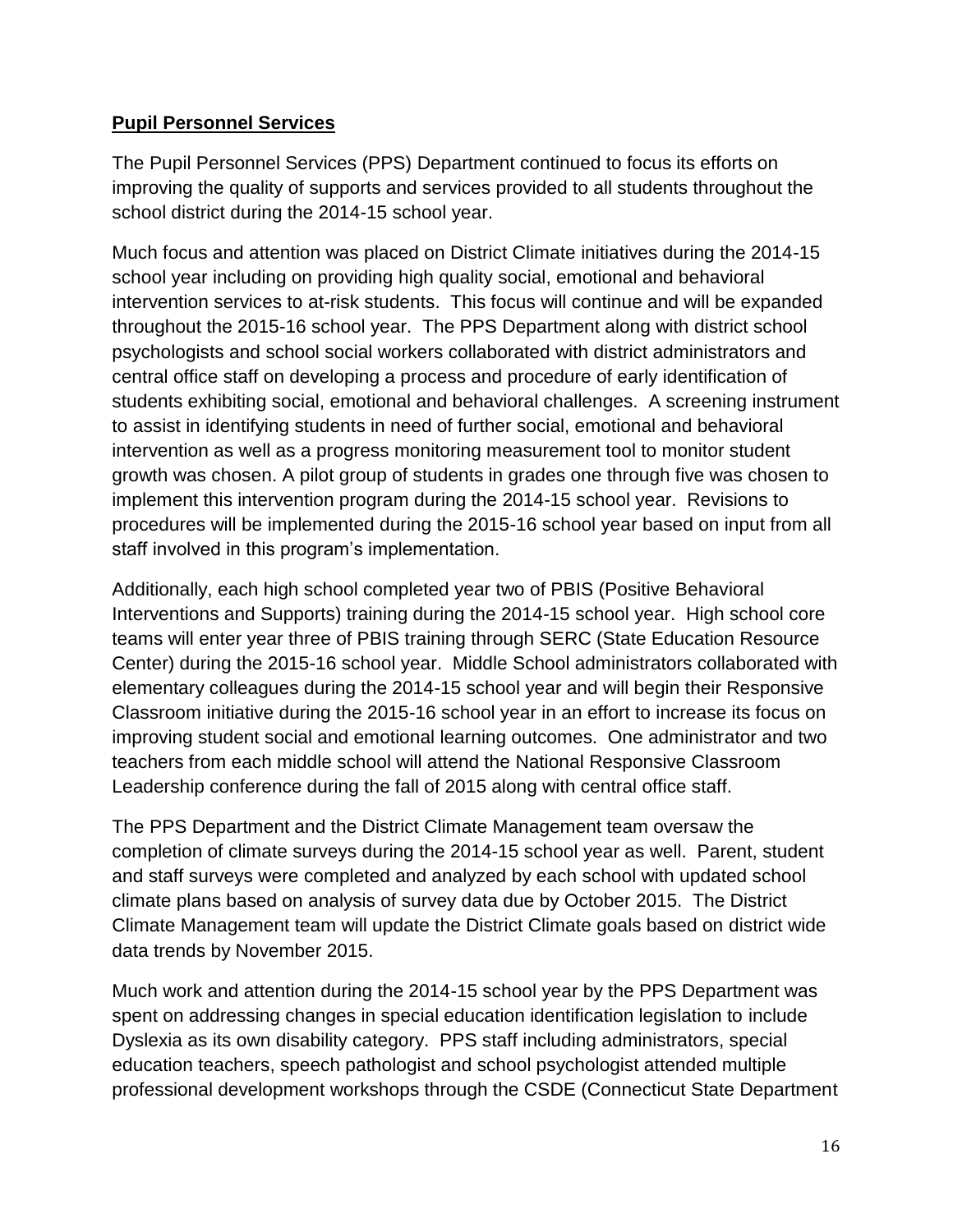of Education, UCONN Neag School of Education and other professional organization on identification, evaluation and intervention of students identified with Dyslexia.

Continued focus on identification, assessment and interventions for students identified with dyslexia will continue throughout the 2015-16 school year along with other instructional programming initiatives.

During the 2014-15 school year the PPS Department expanded its relationship with the Department of School Psychology at UCONN. Two doctorate level school psychology interns were assigned to the district to assist in addressing the academic, social, emotional and behavioral needs of students. This partnership with UCONN has offered the PPS Department access to free professional development opportunities offered by UCONN as well as access to UCONN interns with excellent psychological assessment skills. This partnership also allows UCONN interns practical and real-life experience as a school psychologist on a day to day basis while working under the supervision of a district certified school psychologist. This partnership will continue throughout the 2015- 16 school year.

The PPS Department oversaw revisions to the eligibility and exit criteria for the STEP (Student Enrichment) Program as well. This process began in September 2014 and concluded in June 2015 when members of the STEP Management team presented its revisions to the Instructional Committee of the Board of Education. All Section 504 paperwork, procedures and protocols were also revised by the PPS Department during the 2014-15 school year with training provided to staff and administration.

Finally, the PPS PTAC (Parent Teacher Advisory Council) hosted it first Special Education Resource Fair in October 2014 at the Oakdale Theater with over forty participating vendors. Vendors were able to share information with parents of students with disabilities regarding the services that they provide for students ages birth to twenty-one. The PPS PTAC will again host its second Special Education Resource Fair at the Oakdale Theater on October 27, 2015 with additional participating vendors expected.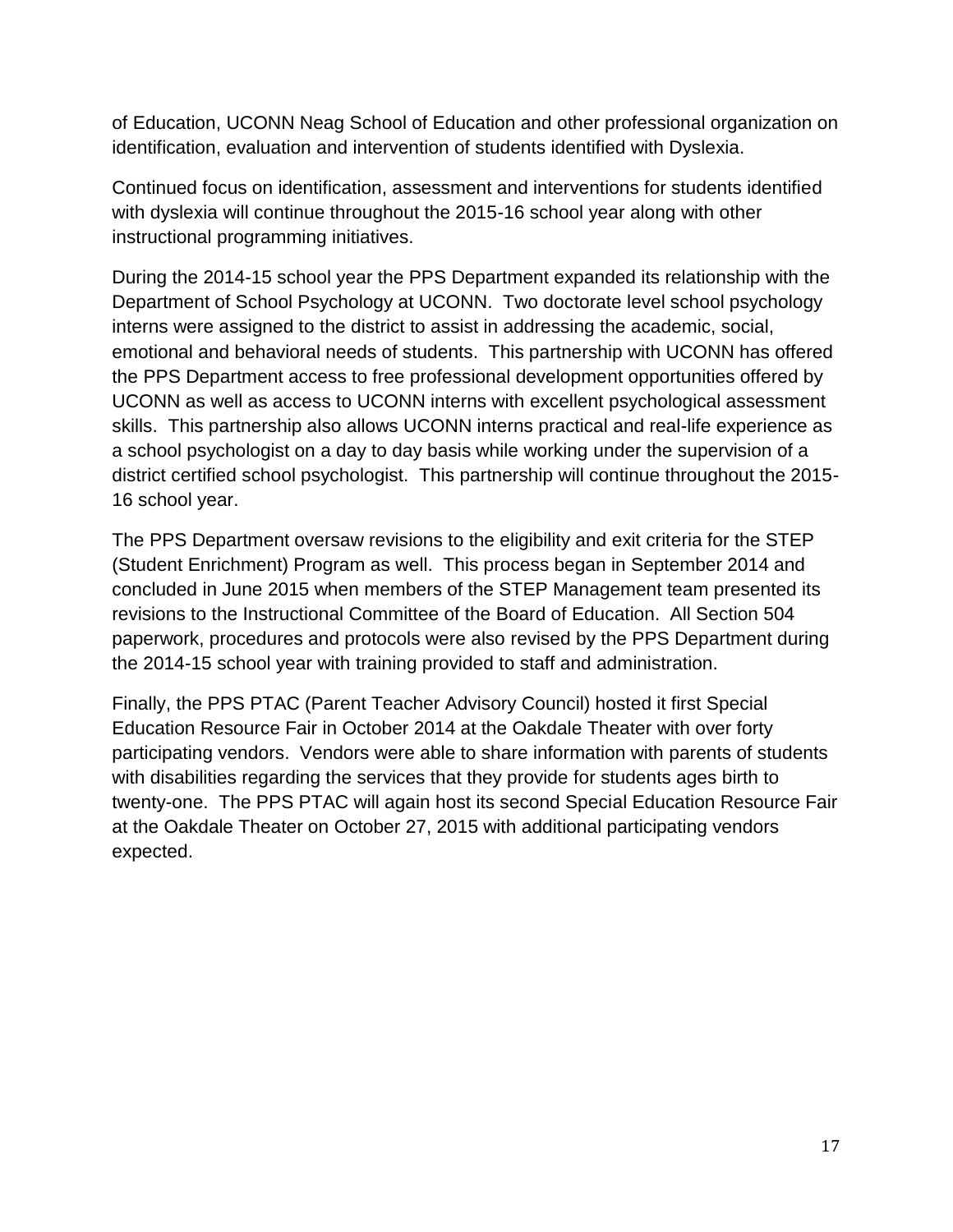# **Maintenance**

This past summer, the Maintenance Department undertook several large capital projects. We have had overwhelming support for these projects from the Town Council and the Board of Education. We would like to thank the Mayor and everyone at Town Hall without their support and cooperation none of this would be possible.

# **Project Work**

- Our first project was replacing the boilers at Moses Y. Beach. This upgrade to the boilers also qualified us for an incentive rebate from Eversource for installing energy efficient equipment.
- At Sheehan High School, a new HVAC unit for A/C was installed for the library. We also replaced the air handlers for both the boys and girls lockers rooms and the pool locker room.
- Five (5) elementary schools received new ovens for their cafeterias.
- Groundbreaking took place for the Lyman Hall Athletic complex project. This project has been in the works for some time and it was great to see it actually get underway. The project is moving along on time and should be completed on schedule.
- As a safety measure with the implementation of all-day kindergarten, Stevens Elementary had a fence installed along the front side of their playground.
- Our crew, along with our summer help, moved 55 teachers to multiple schools around the district.
- As part of continued environmental efforts, we will be setting up meetings with our waste company, cleaning vendors and the various environmental clubs in regards to proper recycling practices.

As always, summer is not a time for rest for the Maintenance Department. Unexpected storms did damage to several school grounds that required our immediate attention along with several other unexpected needs. We always try our best to give our attention to the needs of the district as well as attend to any unexpected issues.